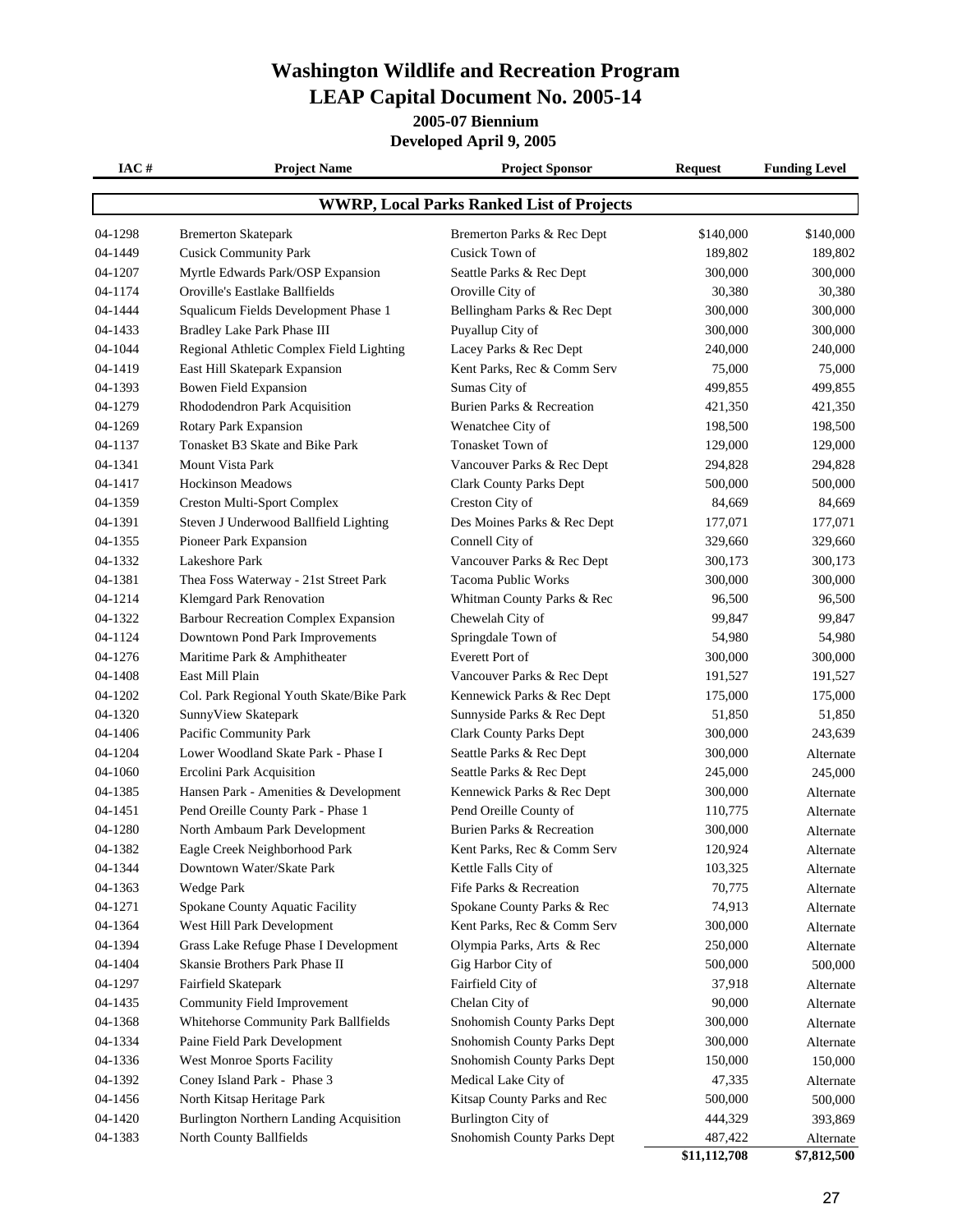## **Washington Wildlife and Recreation Program LEAP Capital Document No. 2005-14**

**2005-07 Biennium**

**Developed April 9, 2005** 

| IAC#                                             | <b>Project Name</b>                      | <b>Project Sponsor</b>                      | <b>Request</b> | <b>Funding Level</b> |  |
|--------------------------------------------------|------------------------------------------|---------------------------------------------|----------------|----------------------|--|
|                                                  |                                          |                                             |                |                      |  |
| <b>WWRP, State Parks Ranked List of Projects</b> |                                          |                                             |                |                      |  |
| 04-1234                                          | Deception Pass - Sunrise Resort Ph. 2    | <b>State Parks</b>                          | \$1,103,125    | \$1,103,125          |  |
| 04-1240                                          | Kanaskat-Palmer - Campground Expansion   | <b>State Parks</b>                          | 1,400,000      | 1,400,000            |  |
| 04-1235                                          | Inholdings & Adjacent Properties - 2006  | <b>State Parks</b>                          | 500,000        | 500,000              |  |
| 04-1270                                          | Cape Disappointment Multi-Use Trail      | <b>State Parks</b>                          | 1,800,000      | 1,800,000            |  |
| 04-1198                                          | Pearrygin Lake Shoreline Acquisition     | <b>State Parks</b>                          | 1,300,000      | 1,300,000            |  |
| 04-1268                                          | Green River Gorge - 05-07 Acquisitions   | <b>State Parks</b>                          | 1,500,000      | 1,500,000            |  |
| 04-1253                                          | D Pass - Cornet Bay / Hoypus Pt. Day Use | <b>State Parks</b>                          | 392,466        | 209,375              |  |
| 04-1237                                          | Cape Disappointment - Seaview Dunes Ph.2 | <b>State Parks</b>                          | 981,235        | Alternate            |  |
| 04-1339                                          | Cape Disappointment - Gateway Center     | <b>State Parks</b>                          | 419,750        | Alternate            |  |
| 04-1256                                          | Rockport - Trillium Property Acquisition | <b>State Parks</b>                          | 1,400,105      | Alternate            |  |
|                                                  |                                          |                                             | \$10,796,681   | \$7,812,500          |  |
|                                                  |                                          | <b>WWRP, Trails Ranked List of Projects</b> |                |                      |  |
| 04-1415                                          | Olympia Woodland Trail Phase I Developme | Olympia Parks, Arts & Rec                   | \$300,000      | \$300,000            |  |
| 04-1441                                          | Similkameen Connector Trail Phase I      | Okanogan County Public Works                | 688,666        | 688,666              |  |
| 04-1241                                          | Bear Creek Trail, the Missing Link       | Redmond Parks & Rec Dept                    | 181,525        | 181,525              |  |
| 04-1211                                          | Interurban Trail - North Central Segment | Shoreline Parks & Rec Dept                  | 1,215,000      | 1,215,000            |  |
| 04-1440                                          | <b>Buckley Foothills Trail Extension</b> | Buckley City of                             | 123,442        | 123,442              |  |
| 04-1340                                          | Centennial Trail - Arlington North       | Snohomish County Parks Dept                 | 1,750,000      | 1,750,000            |  |
| 04-1446                                          | Heron Trail - Phase 1 Boardwalk          | Moses Lake City of                          | 342,318        | 342,318              |  |
| 04-1458                                          | Hansville Greenway Phase 2               | Kitsap County Parks and Rec                 | 639,200        | 639,200              |  |
| 04-1194                                          | Cushman Trail                            | Pierce County Parks & Rec                   | 300,000        | 300,000              |  |
| 04-1422                                          | ODT: Jamestown S'Klallam Tribal Segment  | Jamestown S'Klallam Tribe                   | 131,033        | 84,849               |  |
| 04-1101                                          | Issaquah-High Pt Regional Trai Connector | Issaquah Parks & Rec Dept                   | 450,000        | Alternate            |  |
| 04-1317                                          | Larry Scott Memorial Trail Segment 3     | Jefferson Co Public Works                   | 343,061        | Alternate            |  |
| 04-1243                                          | Chehalis River Walkway                   | Aberdeen Parks & Rec Dept                   | 213,754        | Alternate            |  |
| 04-1258                                          | Willapa Hills Trail - Phase 2            | <b>State Parks</b>                          | 1,348,894      | Alternate            |  |
| 04-1403                                          | Interurban Trail Extension & Trailhead   | Edgewood City of                            | 654,731        | Alternate            |  |
| 04-1425                                          | Cross Island Trail Phase III             | Bainbridge Island Park Dist                 | 75,000         | Alternate            |  |
| 04-1199                                          | Columbia Plateau Trail - Phase 3 Devel.  | <b>State Parks</b>                          | 1,027,720      | Alternate            |  |
| 04-1197                                          | Westlake Trail                           | Fish & Wildlife Dept of                     | 227,976        | Alternate            |  |
| 04-1443                                          | North Creek Trail - 9th Avenue Segment   | Mill Creek City of                          | 150,000        | Alternate            |  |
| 04-1201                                          | Rocky Reach Trail - Trail Development    | <b>State Parks</b>                          | 852,272        | Alternate            |  |
| 04-1006                                          | Iron Horse - JWPT - Ellensburg Bypass    | <b>State Parks</b>                          | 264,199        | Alternate            |  |
| 04-1305                                          | Sprague Lake Trail - Phase 3             | Fish & Wildlife Dept of                     | 172,453        | Alternate            |  |
| 04-1149                                          | Sedro-Woolley Regional Trail Connection  | Sedro Woolley City of                       | 100,000        | Alternate            |  |

**\$11,551,244 \$5,625,000**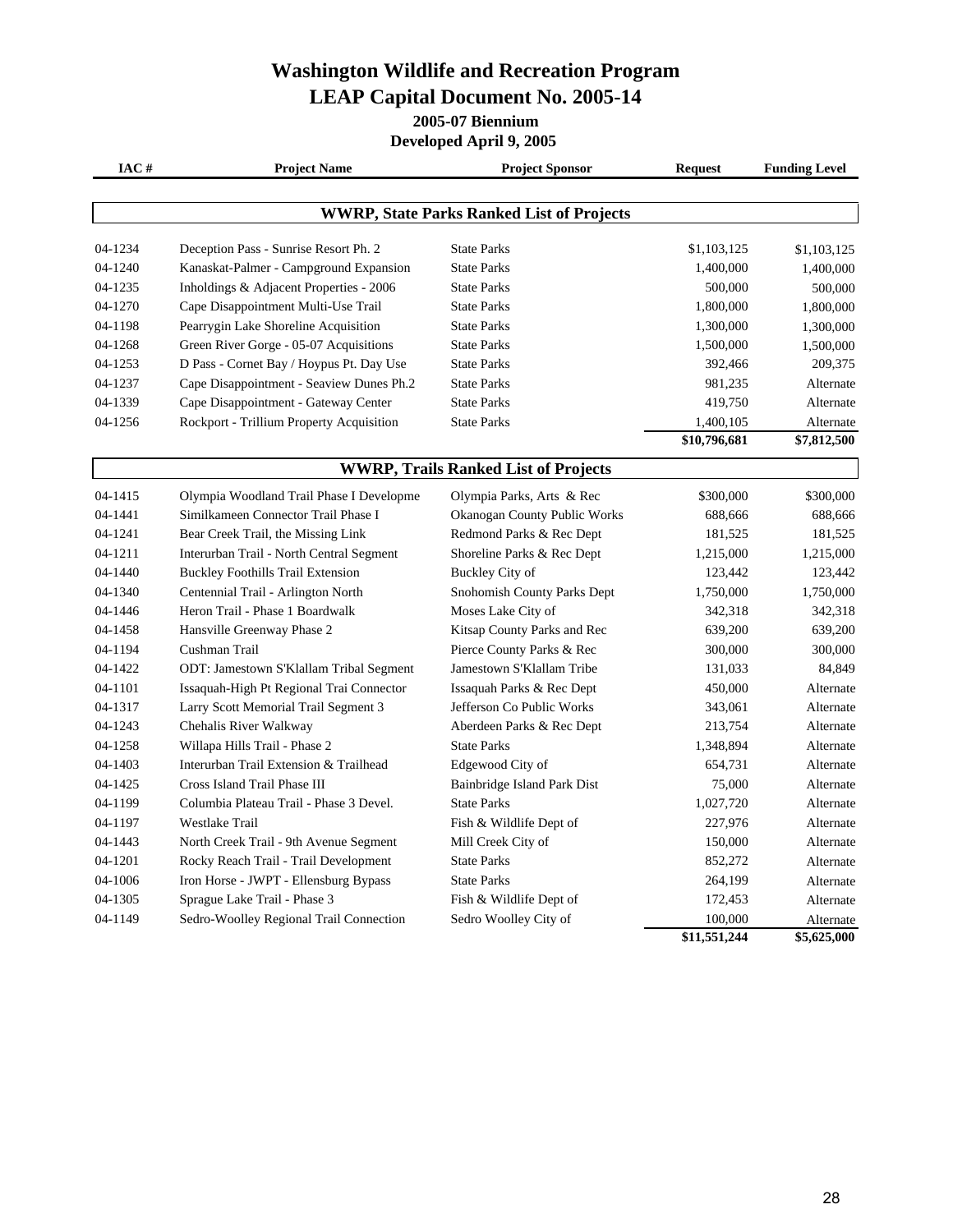## **Washington Wildlife and Recreation Program LEAP Capital Document No. 2005-14**

**2005-07 Biennium**

**Developed April 9, 2005** 

| IAC#                                               | <b>Project Name</b>                                   | <b>Project Sponsor</b>                            | <b>Request</b> | <b>Funding Level</b> |  |  |
|----------------------------------------------------|-------------------------------------------------------|---------------------------------------------------|----------------|----------------------|--|--|
|                                                    |                                                       | <b>WWRP, Water Access Ranked List of Projects</b> |                |                      |  |  |
| 04-1205                                            | <b>Clinton Beach</b>                                  | South Whidbey Island Port of                      | \$576,177      | \$576,177            |  |  |
| 04-1325                                            | Fisherman Bay Spit Acq. & Development                 | San Juan County Land Bank                         | 1,178,000      | 1,178,000            |  |  |
| 04-1058                                            | Newman Lake Acquisition                               | Spokane County Parks & Rec                        | 500,000        | 500,000              |  |  |
| 04-1370                                            | Chinese Reconciliation Park Phase 1                   | Tacoma City of                                    | 554,221        | 554,221              |  |  |
| 04-1424                                            | Blakely Harbor Project, Phase 1                       | Bainbridge Island Park Dist                       | 141,018        | 141,018              |  |  |
| 04-1208                                            | South Lake Union Park dev.Ph I                        | Seattle Parks & Rec Dept                          | 300,000        | 300,000              |  |  |
| 04-1309                                            | Tim's Pond Public Access                              | Fish & Wildlife Dept of                           | 245,715        | 188,084              |  |  |
| 04-1353                                            | Meydenbauer Bay Waterfront Acquisition                | Bellevue Parks & Comm Serv                        | 1,000,000      | Alternate            |  |  |
| 04-1351                                            | Rockaway Beach                                        | Bainbridge Island Park Dist                       | 262,360        | Alternate            |  |  |
| 04-1310                                            | Stillaguamish River Public Access                     | Fish & Wildlife Dept of                           | 174,622        | Alternate            |  |  |
|                                                    |                                                       |                                                   | \$4,932,113    | \$3,437,500          |  |  |
|                                                    | <b>WWRP, Critical Habitat Ranked List of Projects</b> |                                                   |                |                      |  |  |
| 04-1284                                            | Tieton River Canyon - Phase 2                         | Fish & Wildlife Dept of                           | \$2,806,650    | \$2,806,650          |  |  |
| 04-1285                                            | Reardan's Audubon Lake                                | Fish & Wildlife Dept of                           | 555,721        | 555,721              |  |  |
| 04-1395                                            | Trout Lake Wetlands NAP                               | Natural Resources Dept of                         | 1,454,565      | 1,454,565            |  |  |
| 04-1289                                            | Sharp-tailed Grouse 2004                              | Fish & Wildlife Dept of                           | 2,472,120      | 2,472,120            |  |  |
| 04-1286                                            | Methow Watershed Phase 4                              | Fish & Wildlife Dept of                           | 2,839,200      | 2,839,200            |  |  |
| 04-1287                                            | Cowiche Watershed - Phase 2                           | Fish & Wildlife Dept of                           | 2,267,685      | 1,246,744            |  |  |
| 04-1283                                            | Skookumchuck Watershed Phase 1                        | Fish & Wildlife Dept of                           | 4,638,742      | Alternate            |  |  |
| 04-1428                                            | Upper Yakima River Floodplain                         | Fish & Wildlife Dept of                           | 753,245        | Alternate            |  |  |
| 04-1275                                            | Western Gray Squirrel                                 | Fish & Wildlife Dept of                           | 673,365        | Alternate            |  |  |
| 04-1290                                            | <b>Asotin Creek 2004</b>                              | Fish & Wildlife Dept of                           | 754,200        | Alternate            |  |  |
|                                                    |                                                       |                                                   | \$19,215,493   | \$11,375,000         |  |  |
| <b>WWRP, Natural Areas Ranked List of Projects</b> |                                                       |                                                   |                |                      |  |  |
| 04-1362                                            | Golden Paintbrush Preserve                            | Natural Resources Dept of                         | \$437,850      | \$437,850            |  |  |
| 04-1278                                            | Washougal Oaks NAP/NRCA                               | Natural Resources Dept of                         | 1,333,762      | 1,333,762            |  |  |
| 04-1328                                            | Bone River & Niawiakum River NAPs                     | Natural Resources Dept of                         | 845,250        | 845,250              |  |  |
| 04-1291                                            | Lummi Island Natural Area Phase I                     | Fish & Wildlife Dept of                           | 875,096        | 875,096              |  |  |
| 04-1327                                            | Methow Rapids NAP                                     | Natural Resources Dept of                         | 878,325        | 878,325              |  |  |
| 04-1329                                            | Dyer Haystacks and Two Steppe NAPs                    | Natural Resources Dept of                         | 543,690        | 543,690              |  |  |
| 04-1326                                            | Kennedy Creek NAP                                     | Natural Resources Dept of                         | 664,807        | 664,807              |  |  |
| 04-1416                                            | Ink Blot and Shumocher Creek NAPs                     | Natural Resources Dept of                         | 1,307,460      | 1,307,460            |  |  |
| 04-1378                                            | Carlisle Bog NAP                                      | Natural Resources Dept of                         | 246,330        | 246,330              |  |  |
| 04-1376                                            | Selah Cliffs NAP                                      | Natural Resources Dept of                         | 1,085,490      | 492,430              |  |  |
| 04-1330                                            | Cypress Island Natural Area                           | Natural Resources Dept of                         | 3,111,465      | Alternate            |  |  |
|                                                    |                                                       |                                                   | \$11,329,525   | \$7,625,000          |  |  |